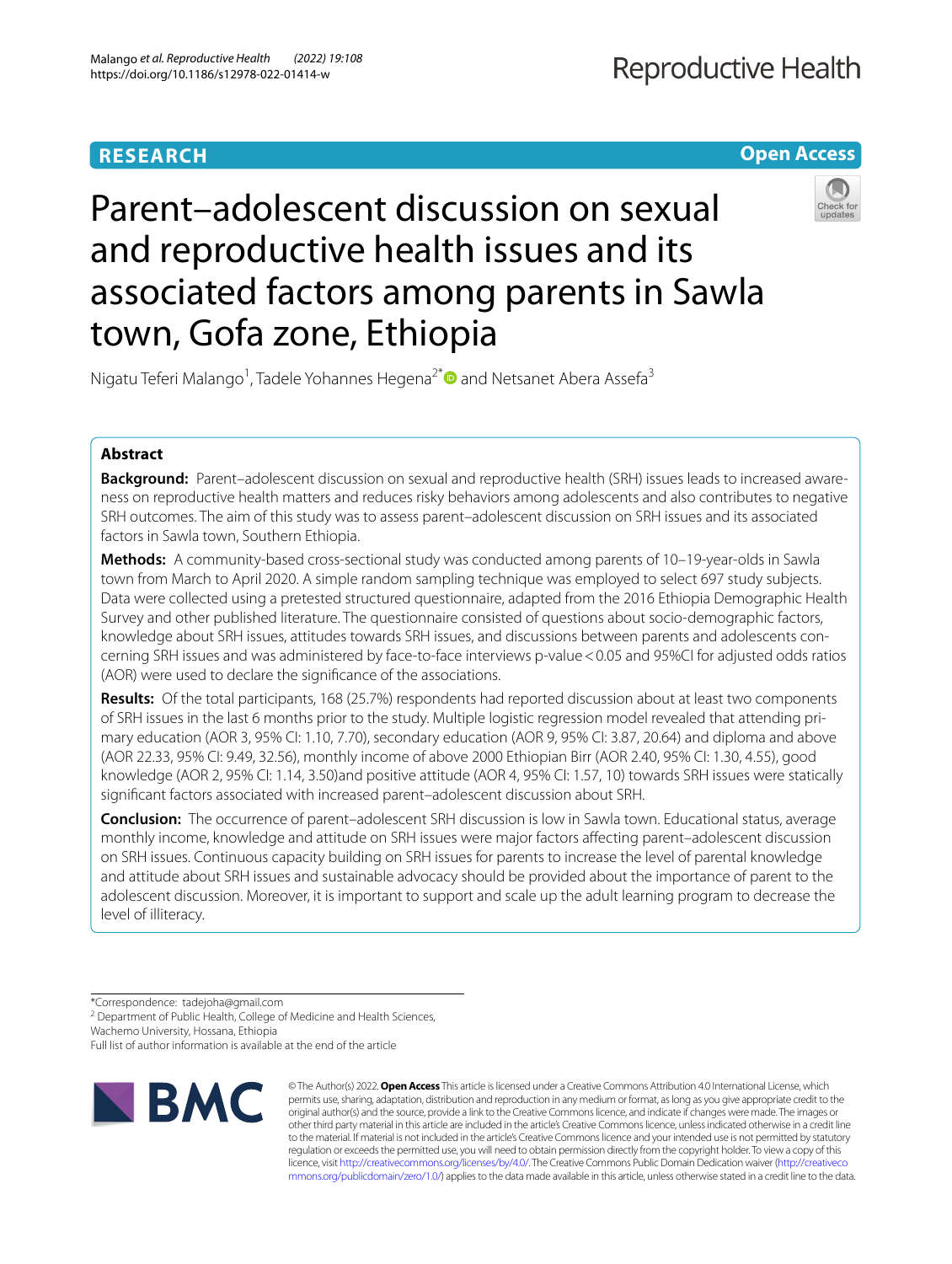## **Plain English summary**

The health threats for adolescents today are predominantly behavioral rather than biomedical and more of today's adolescents are involved in health behavior with the potential for serious consequences. In most cultures, parents and family members are an infuential source of knowledge, beliefs, attitudes, and values for children and youth. Open parent–adolescent discussion on sexual and reproductive health (SRH) issues often leads to increased awareness on reproductive health matters and reduces risky behaviors among adolescents and also is the base to reduce bad reproductive health outcomes. This study provides an overview of parent–adolescent discussion on SRH issues among parents in Sawla town in Southern Ethiopia. We found that only about one-fourth (25.7%) of the parents discuss at least two components of SRH issues with their children in the last 6 months prior to the study. Educational status, average monthly income, knowledge, and attitude on SRH issues were major factors for these disparities. Knowing the level of parent–adolescent discussion on SRH issues with their children and factors afecting the discussion may help concerned bodies to design Continuous capacity building and life skill training programs on SRH issues for parents and adolescents.

**Keywords:** Parent–adolescent discussion, Sexual and reproductive health, Southern Ethiopia

## **Background**

Adolescence is a continuum of physical, cognitive, behavioral, and psychosocial change that is characterized by increasing levels of individual autonomy, a growing sense of identity and self-esteem, and progressive independence from adults [[1\]](#page-9-0). According to World Health Organization (WHO), it is one of the most rapid and formative phases of human development. These distinctive physical, cognitive, social, emotional, and sexual development demands special attention in national development policies and programs [[2\]](#page-9-1).

Reproductive health implies that people are able to have a satisfying and safe sex life and that they have the ability to reproduce and the freedom to decide if, when, and how often to do so [[3](#page-9-2)]. SRH regardless of age and sex concerns everyone for a large part of their lives. This issue starts to afect people's lives in adolescenc when they are familiar that they are starting to change from being children to adulthood [[4\]](#page-9-3).

Parent–adolescent discussion on SRH issues remains a challenging subject of discussion in many traditional communities as the social environment in them still constrains the exchange of information on such issues [[5\]](#page-9-4).

The results of adolescent sexual behavior are a huge burden both for the adolescent and society. The problem is not that adolescents are sexually active but rather that they have little preparation and guidance in developing responsible sexual behavior. Developmentally, adolescents reach physical maturity before they are cognitively able to appreciate the consequences of their behavior [\[6](#page-9-5)].

An adolescent's primary source of information regarding sexuality is his or her peer group, all of whom are experiencing and reinforcing the same behaviors. The family, the major fraternize of other behaviors, is not as powerful a force in shaping responsible sexual behavior because of parental discomfort with sex education and sexual discussions. Parents most often respond with their hopes that their children will grow into adulthood without unintended pregnancy or a sexually transmitted infection (STI). They sometimes follow this with the hope that their kids will never be a victim or perpetrator of intimate partner violence or other sexual abuse  $[7]$  $[7]$  $[7]$ . This is the result of a social environment in which sex is frequently portrayed but rarely linked with responsible behavior or accurate, non-judgmental information  $[6]$  $[6]$ . The magnitude of parent–adolescent discussion about SRH issues is variable from country to country, being highest in United States of America (70.6%), Mexico (83.1%) and very low in countries like Myanmar (6.8%) and India (13%) in South and East Asia  $[8-11]$  $[8-11]$ . A study conducted in Nigeria shows that only 12.3% of parents discuss sexual matters with their adolescent girls [[12\]](#page-9-9), while another study in Alamata, Ethiopia shows that discussion was 14.7% with mothers, 3.9% with fathers, 15% with brothers or sisters, 23.4% with the same sex, 5.7% with the opposite sex and 15% discussed with health personnel [[13\]](#page-9-10).

Adolescents are exposed to various sexual and reproductive risks such as early sexual debut, unprotected sex, early pregnancy, school dropout and STI/HIV due to lack of communication with their parents. Worldwide, HIV/ is the leading causes of disease burden for young people (those aged 10–24 years) [\[14](#page-9-11)]. Half the newly acquired HIV infections occur in young people, with most of those afected living in developing countries [[1,](#page-9-0) [15](#page-9-12)]. Diferent studies showed that parents lack of interest to discuss, feeling ashamed, culturally not acceptable, lack of communication skills, lack of awareness and belief that discussion will initiate sex as factors afecting parent–adolescent discussion on SRH matters [\[16](#page-9-13)[–18\]](#page-9-14). Poor parental involvement in preparing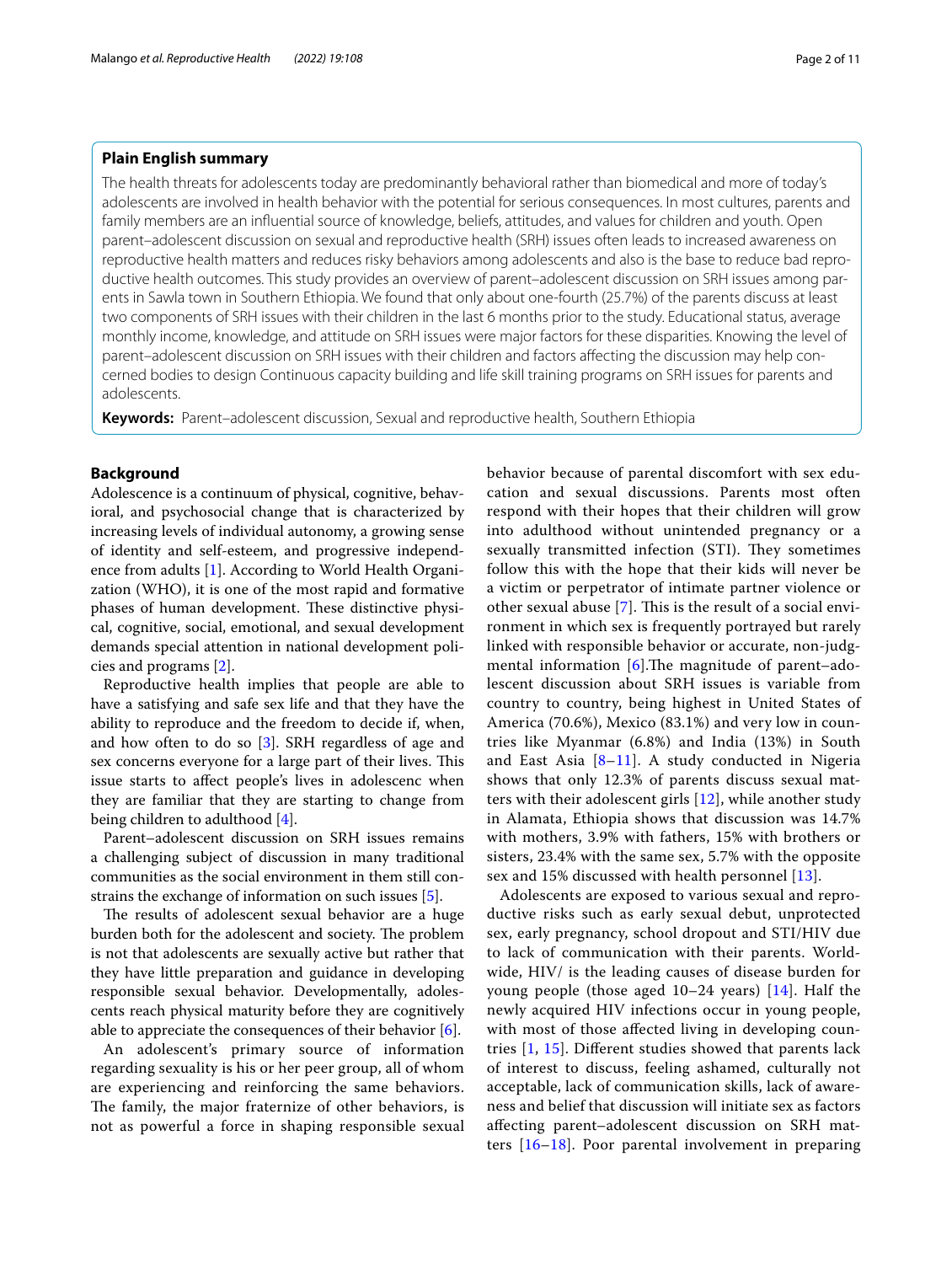adolescent people for SRH also put adolescents' victim of unwanted problems [[19\]](#page-9-15).

The government of Ethiopia developed Adolescent and Youth Reproductive Health (AYRH) Strategy in 2006, implemented from 2007 to 2015 and revised from 2016 to 2020. The strategy encouraged adolescents and youth to utilize available health services. The strategy mention the importance of parent–adolescent communication on SRH issues, but the government has not made an effort to encourage or facilitate it [[19\]](#page-9-15).

Even though discussion on SRH issues is a public health concern among adolescents, it has not received due attention in Ethiopia. The Parent–adolescent discussion and associated factors were not well studied in Ethiopia especially in Southern part. The previous studies done were school based and focused discussion on SRH issues only from adolescents' point of view. Since this study was community based and from parents' point of view, it will play major role in flling research gaps on this issue. Therefore, this study aimed to investigate the extent of parent–adolescent discussions on SRH and the parental factors that afect the likelihood of these discussions in Sawla Town, Southern Ethiopia.

## **Materials and methods**

## **Study area**

The study was conducted in Sawla Town, located in Southern nations and nationalities and People Regional State (SNNPR), Ethiopia. It is 310 km far from Hawassa, capital city of South Regional State in Ethiopia and 549 km away from Addis Ababa, the capital city of Ethiopia. Sawla has total population of 46,957, of which 51% are females. According to Ethiopian Health and Demographic Survey (EDHS) 2019, around 25.4% (11,927) adolescents were expected to live in the town. The town has 10 kebeles (smallest administrative unit) with 9582 households; of these 3903 households have adolescents. Sawla has one General Hospital, one public health center, two government clinics, nine private primary clinics, two private medium clinics, two pharmacies and seven drug stores which provide maternal and other health services to the population. Only one health center provides the adolescent and youth friendly services [\[20](#page-9-16)].

## **Study design and period**

A community based cross-sectional study was conducted from March to April, 2020.

## **Study participants**

The source population was all parents living in Sawla town who had children between 10 and 19 years (adolescent) of age. Parents who were unable to communicate or

severely ill at the time of data collection were excluded from the study.

#### **Sample size determination and sampling procedure**

Sample size was calculated using double population proportion estimation formula in EPI-INFO version 7 based on key variables taken from previous studies. The assumptions are 95% confdence interval, 80% power of test and ratio of exposed to unexposed  $=1:1$ . The calculated sample size was 634. After adding a non-response rate of 10%, the fnal sample size became 697.

A simple random sampling method was employed to select the households. The number of households included in each kebele, the smallest administrative unit, is determined in proportion to the total number of households in each kebele. A computer generated random numbers were used to randomly select households from the lists of households who have adolescents (Fig. [1\)](#page-3-0).

## **Data collection and measurement**

Data was collected using pretested structured questionnaire, adapted from EDHS 2016 and other published literature  $[21, 22]$  $[21, 22]$  $[21, 22]$ . The questionnaire consists of questions about socio-demographic factors, knowledge about SRH issues which was assess using eight questions, attitude towards SRH issues assessed using seven likert scale questions and discussion between Parents and Adolescents concerning SRH issues. Knowledge about SRH issues was assess using eight yes or no type questions. Attitude towards SRH issues was assessed using seven Likert scale questions which ranges from strongly disagree to strongly agree and fnally dichotomized as positive and negative attitude.

Face to face interviews were conducted by six experienced health professionals, supervised by public health officer from the town health office. Data collectors and supervisor were trained for two days through practical exercises.

## **Operational defnitions**

#### *Parent–adolescent discussion on SRH issues*

Parents who discussed at least two SRH issues (physical and psychological changes during puberty, sexual intercourse, condom, STI/HIV/AIDS, unwanted pregnancy, contraception) with adolescents in the last 6 months [[21](#page-9-17), [23\]](#page-9-19).

## *Knowledgeable on SRH*

Those parents who scored above the mean of the sexual and reproductive health knowledge related questions [[21](#page-9-17), [24\]](#page-9-20).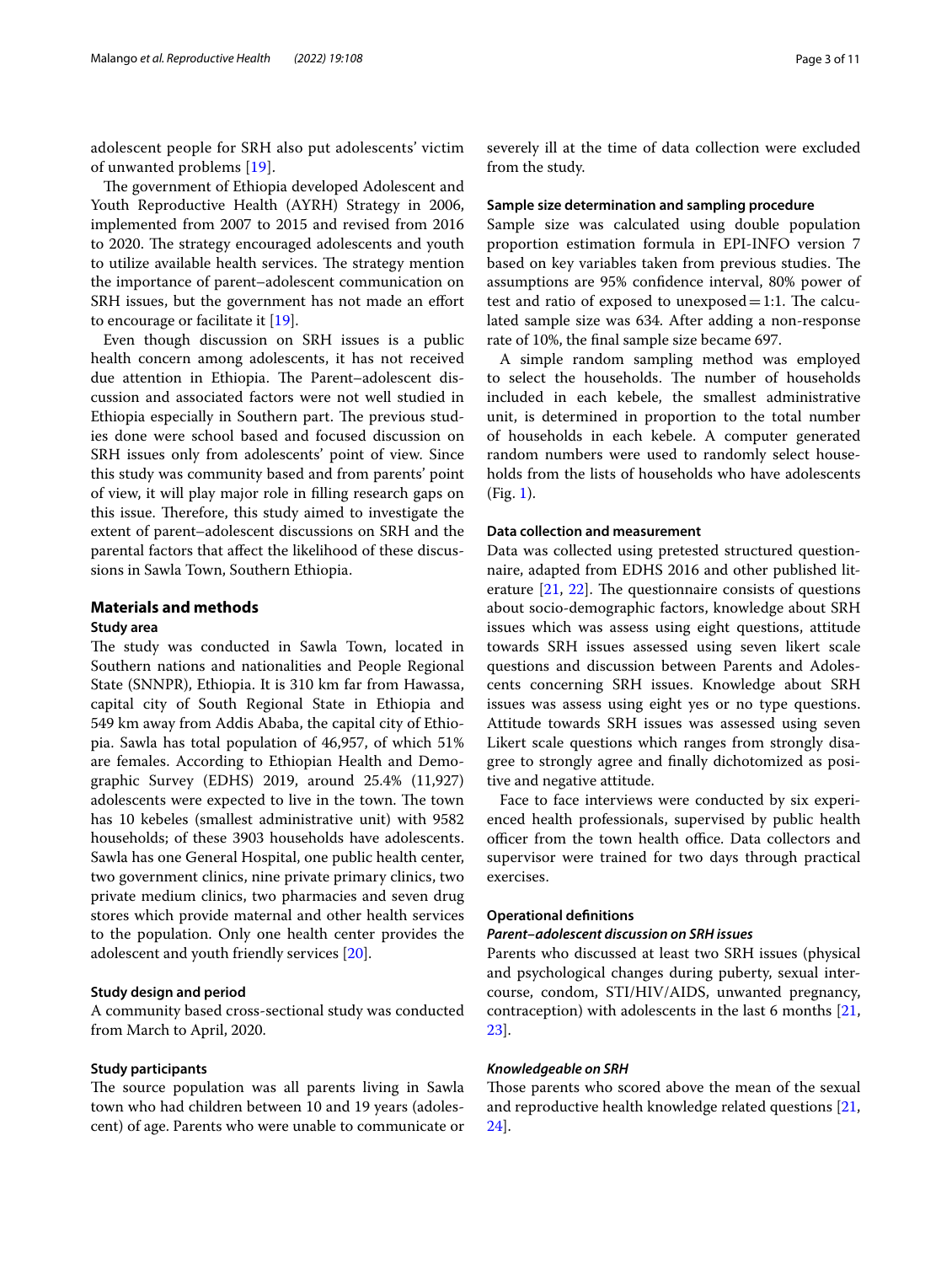

## <span id="page-3-0"></span>*Positive attitude about SRH issues*

Those parents who scored above the mean of the SRH knowledge related questions [\[21\]](#page-9-17).

## **Data quality and management**

Questionnaire was prepared in English language, translated to local language (Gofatho) and back translated to English by an expert for consistency. Questionnaire was pre-tested on 5% of the calculated sample size among parents from Galma Town which is not included in the actual study to ensure clarity of the questionnaire and then the necessary modifcations and correction was made to standardize and ensure its validity. Adjustments

in the sequence and wording were made based on the results of the pre-test. Questionnaire was checked for completeness on a daily basis. Incorrectly flled or missed questionnaire were sent back to respective data collector for correction. Principal investigator would recheck the completed questionnaires.

## **Data processing and analysis**

The collected data was coded and entered in to Epi-Data Version 3.1 [\[25\]](#page-9-21) and analyzed using SPSS Version 21 software [[26\]](#page-9-22). Descriptive analysis such as proportions, measure of central tendency and dispersion were computed for relevant variables. Model ftness was tested using Hosmer and Lemeshow test  $(>0.05)$ . All variables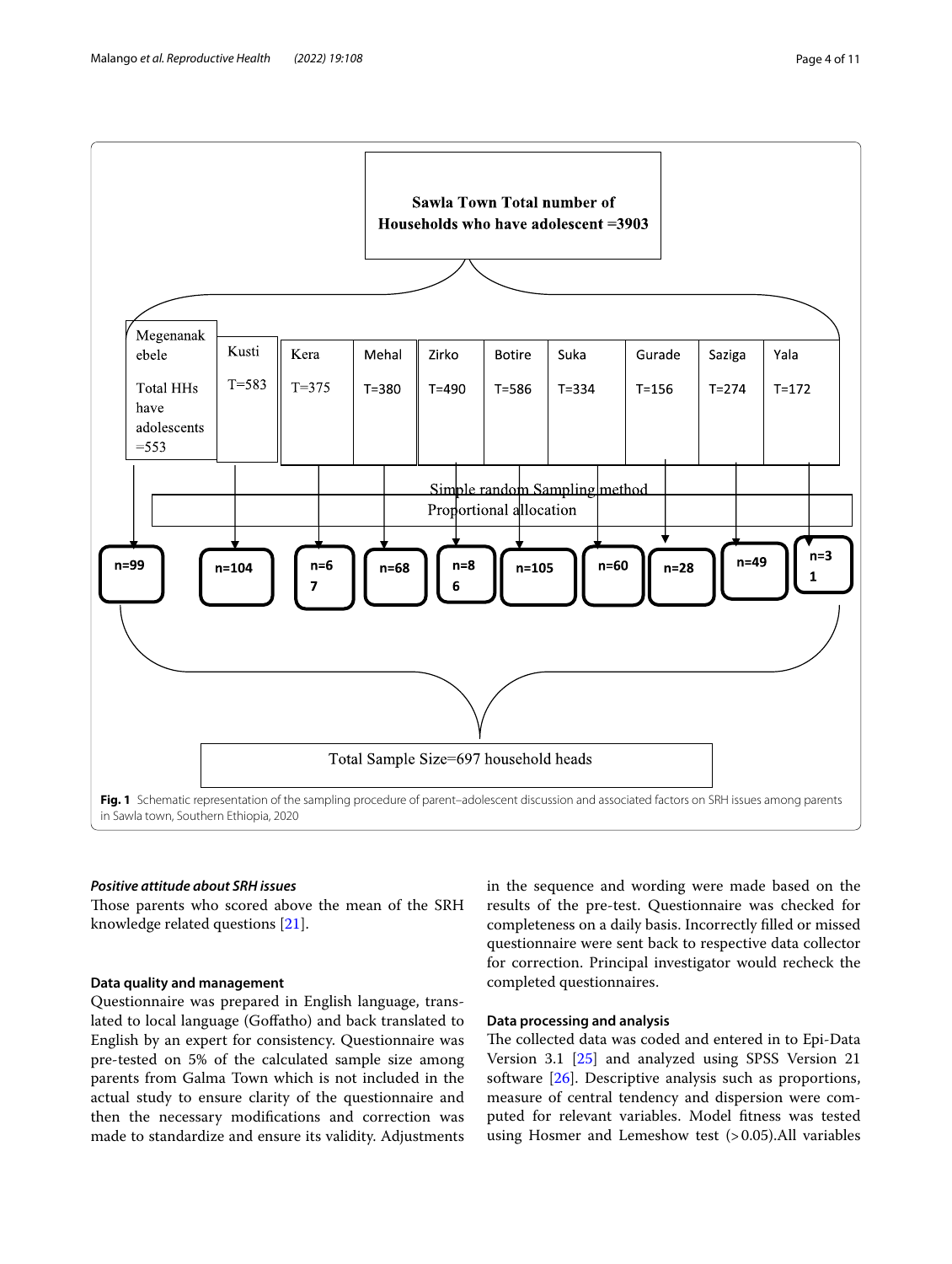with p-value less than 0.25 in bivariate analysis were entered into multiple logistic regression model to test for association with the dependent variable at 95% confdence level (CI). P-value less than 0.05 and 95% CI for adjusted odds ratios (AOR) were used to declare the signifcance of the associations with the outcome variable.

## **Results**

## **Socio‑demographic characteristics of respondents**

The response rate was 94% (653 of 697 parents participated). The mean age of respondents was 42 years (standard deviation (SD) 6.60). Nearly 80% of the respondents were Christian (521) and ethnically Gofa (518) Nearly a quarter (23.4%, 153) of the respondents had no formal education while 34.8% (227) were civil servants. One hundred forty-fve (22.2%) had monthly income of 1000– 2000 Ethiopian Birr. The majority of respondents were married (581, 89%) and a parent; only 1.7% (11) were guardians (Table[1\)](#page-4-0).

<sup>a</sup>Gamo, Wolayta, Oy<mark>d</mark>a

## **Knowledge towards SRH issues**

Concerning participants' knowledge of SRH issues about 72% (473) were considered to have good knowledge. Of the total 653 respondents, almost all knew about at least one contraceptive method, 641 (98.2%). When asked separately, majority knew about injectable (96%), condom (95.4%), pills (91%) and natural safe period (standard days method) (70.9%). Almost all (98%) participants knew at least one STI including HIV. Specifcally, majority knew about HIV (98.3%) and Syphilis (89.9%) followed by Cancroid (66.5%). Almost all respondents knew at least one physical and behavioral change during puberty 649(99.4%). They mentioned breast development, onset of menstruation in females, change in voice in both sexes, refusal of parent command, feeling angry for minor reasons and interest towards opposite sex 99.1%, 98.3%, 96.6%, 77.3%, 73.2% and 71.7%, respectively (Table [2\)](#page-5-0).

## **Attitude about SRH issues**

Overall, 582 (89.1%) participants had positive attitude towards SRH issues. Majority of respondents 447(68.50%) strongly disagree accepting premarital sex, while 5 (0.80%) had no problem with having premarital sex. About the same percent of parents (55%) agreed that both girls and boys must remain a virgin until they are married. Of the total 653 respondents, 400 (61.3%) believed that parent to adolescent discussion on SRH issues can delay first sexual intercourse. Four hundred sixty-four (71.10%) of parents believed that if unmarried couples want to have sexual intercourse before marriage they must use condom. Of all, 442 (67.70%) believed that HIV and other STIs can be

| parent-adolescent discussion about SRH issues study in Sawla<br>town, Southern Ethiopia 2020 (n = 653) |           |           |      |  |  |
|--------------------------------------------------------------------------------------------------------|-----------|-----------|------|--|--|
| Variable                                                                                               | Category  | Frequency | $\%$ |  |  |
| Age                                                                                                    | < 35      | 62        | 9.5  |  |  |
|                                                                                                        | $35 - 45$ | 405       | 62.0 |  |  |
|                                                                                                        | >45       | 186       | 28.5 |  |  |

<span id="page-4-0"></span>**Table 1** Socio demographic characteristics of participants of

|                          | >45                     | 186 | 28.5 |
|--------------------------|-------------------------|-----|------|
| Sex                      | Male                    | 322 | 49.3 |
|                          | Female                  | 331 | 50.7 |
| Religion                 | Christian               | 521 | 79.8 |
|                          | Muslim                  | 132 | 20.2 |
| Ethnic group             | Gofa                    | 518 | 79.3 |
|                          | Others <sup>a</sup>     | 135 | 20.7 |
| <b>Educational level</b> | No formal education     | 153 | 23.4 |
|                          | Primary School          | 99  | 15.2 |
|                          | Secondary school        | 129 | 19.8 |
|                          | Diploma and above       | 272 | 41.7 |
| Occupation               | Daily labors            | 119 | 18.2 |
|                          | Civil servants          | 227 | 34.8 |
|                          | Private sector employee | 108 | 16.5 |
|                          | Merchant                | 199 | 30.5 |
| Monthly income           | < 1000                  | 25  | 3.8  |
|                          | 1000-2000               | 145 | 22.2 |
|                          | >2000                   | 483 | 74.0 |
| Marital status           | Single                  | 10  | 1.5  |
|                          | Married                 | 581 | 89.0 |
|                          | Divorced                | 44  | 6.7  |
|                          | Widowed                 | 18  | 2.8  |
| Relation with adolescent | Father                  | 320 | 49.0 |
|                          | Mother                  | 322 | 49.3 |
|                          | Guardian                | 11  | 1.7  |

prevented by using condom during sexual intercourse. About half of the participants (332) reported that their culture forbids parent to adolescent discussion about SRH issues.

#### **Discussion on SRH issues**

The study showed that  $485$  (74.27%) of the total participants did not have any discussion on SRH issues (Fig. [2\)](#page-5-1).

Topics discussed between parents and adolescents about SRH issues were puberty (54, 8.3%), sexual intercourse (156, 23.9%), contraception (46, 7.0%), condom use (24, 3.7%), STI (138, 21.1%) and unintended pregnancy (120, 18.4%) (Table [3](#page-5-2)).

## **Factors associated with parent to adolescent discussion on SRH issues**

On bivariate logistic regression religion, educational status, occupation, monthly income, marital status,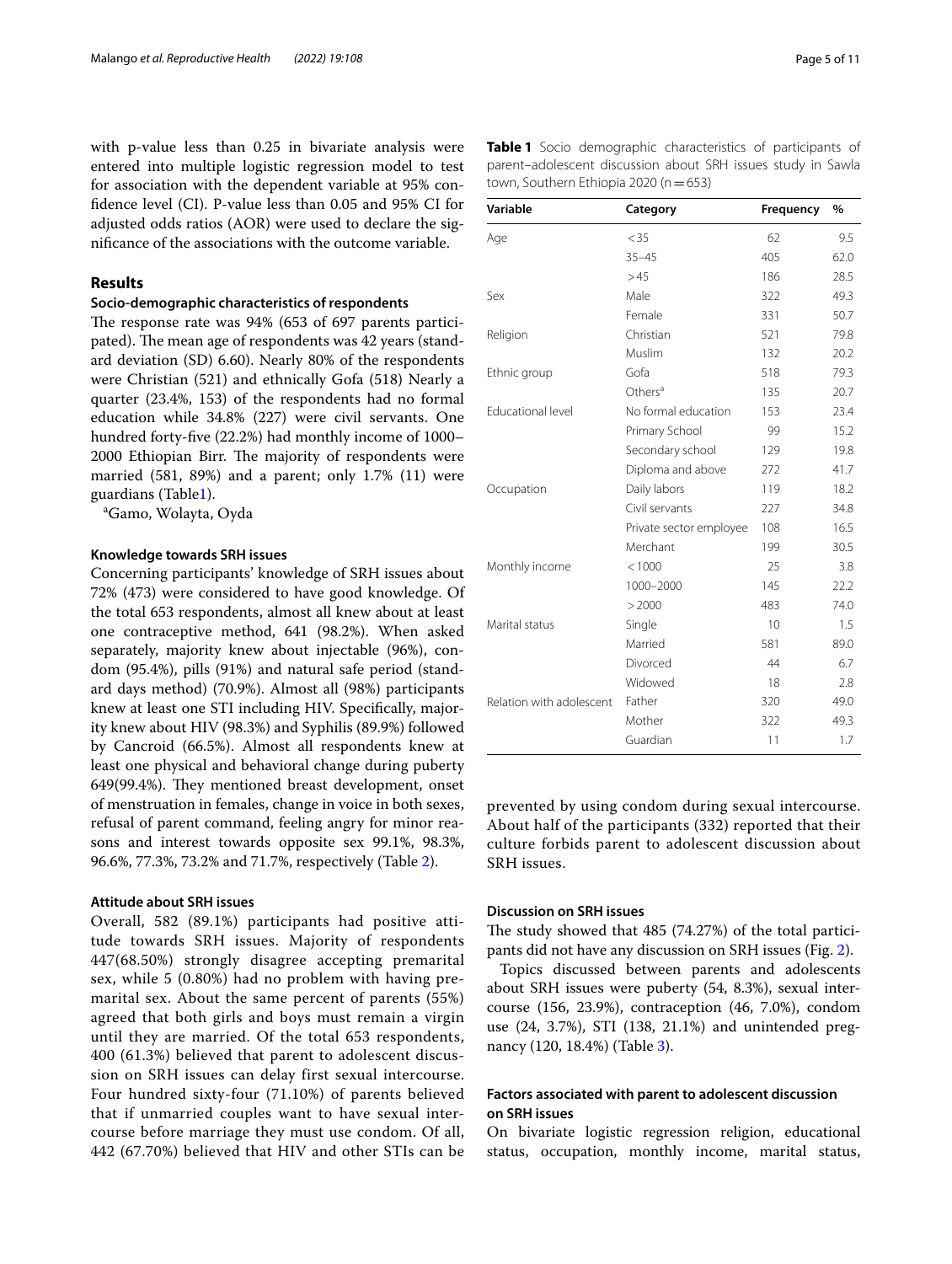<span id="page-5-0"></span>**Table 2** Knowledge of parents on parent–adolescent discussion about SRH issues in Sawla town, Southern Ethiopia 2020 (n=653)

| <b>Variables</b>                                                    | Category                          | Frequency | $\%$ |
|---------------------------------------------------------------------|-----------------------------------|-----------|------|
| Knowledge about SRH issues                                          | Good                              | 473       | 72.4 |
|                                                                     | Poor                              | 180       | 27.6 |
| Ever heard of SRH                                                   | Yes                               | 629       | 96.3 |
|                                                                     | No                                | 24        | 3.7  |
| Knew at least one contraceptive method                              | Yes                               | 641       | 98.2 |
|                                                                     | No                                | 12        | 1.8  |
| Type of contraceptive <sup>a</sup>                                  | Pill                              | 594       | 91.0 |
|                                                                     | Condom                            | 623       | 95.4 |
|                                                                     | Injectable                        | 627       | 96.0 |
|                                                                     | Implants                          | 284       | 43.5 |
|                                                                     | <b>IUCD</b>                       | 256       | 39.2 |
|                                                                     | Natural safe period               | 463       | 70.9 |
| Knew at least one STI including HIV                                 | Yes                               | 640       | 98.0 |
|                                                                     | <b>No</b>                         | 13        | 2.0  |
| Type of STI/HIV <sup>a</sup>                                        | Chancroid                         | 434       | 66.5 |
|                                                                     | Syphilis                          | 587       | 89.9 |
|                                                                     | Gonorrhea                         | 310       | 47.5 |
|                                                                     | Lympho granuloma venerum          | 154       | 23.6 |
|                                                                     | <b>HIV/AIDS</b>                   | 642       | 98.3 |
|                                                                     | Herpes simplex                    | 86        | 13.2 |
| Knew at least physical and behavioral change during puberty         | Yes                               | 649       | 99.4 |
|                                                                     | <b>No</b>                         | 4         | 0.6  |
| Type of physical and behavioral changes during puberty <sup>a</sup> | Breast development in female      | 647       | 99.1 |
|                                                                     | On set of menstruation in females | 642       | 98.3 |
|                                                                     | Change in voice in both sex       | 631       | 96.6 |
|                                                                     | Refuse parent command             | 505       | 77.3 |
|                                                                     | Interest towards opposite sex     | 468       | 71.7 |
|                                                                     | Feel angry for minor reasons      | 478       | 73.2 |

<sup>a</sup> Multiple choices was possible



<span id="page-5-1"></span>knowledge and attitude about SRH issues were found to be signifcantly associated with discussion on SRH issues (Table [4](#page-6-0)).

<span id="page-5-2"></span>**Table 3** SRH topics discussed between parents and adolescents in Sawla town, Southern Ethiopia 2020 (n=653)

| Variable                          | Category  | Frequency | %    |
|-----------------------------------|-----------|-----------|------|
| Puberty discussion <sup>a</sup>   | Yes       | 54        | 8.3  |
|                                   | <b>No</b> | 599       | 91.7 |
| Sexual intercourse <sup>a</sup>   | Yes       | 156       | 23.9 |
|                                   | No        | 497       | 76.1 |
| Contraception <sup>a</sup>        | Yes       | 46        | 7.0  |
|                                   | <b>No</b> | 607       | 93.0 |
| Condom <sup>a</sup>               | Yes       | 24        | 3.7  |
|                                   | <b>No</b> | 629       | 96.3 |
| $STl^a$                           | Yes       | 138       | 21.1 |
|                                   | <b>No</b> | 515       | 8.9  |
| Unintended pregnancy <sup>a</sup> | Yes       | 120       | 18.4 |
|                                   | No        | 533       | 81.6 |

<sup>a</sup> Multiple choices was possible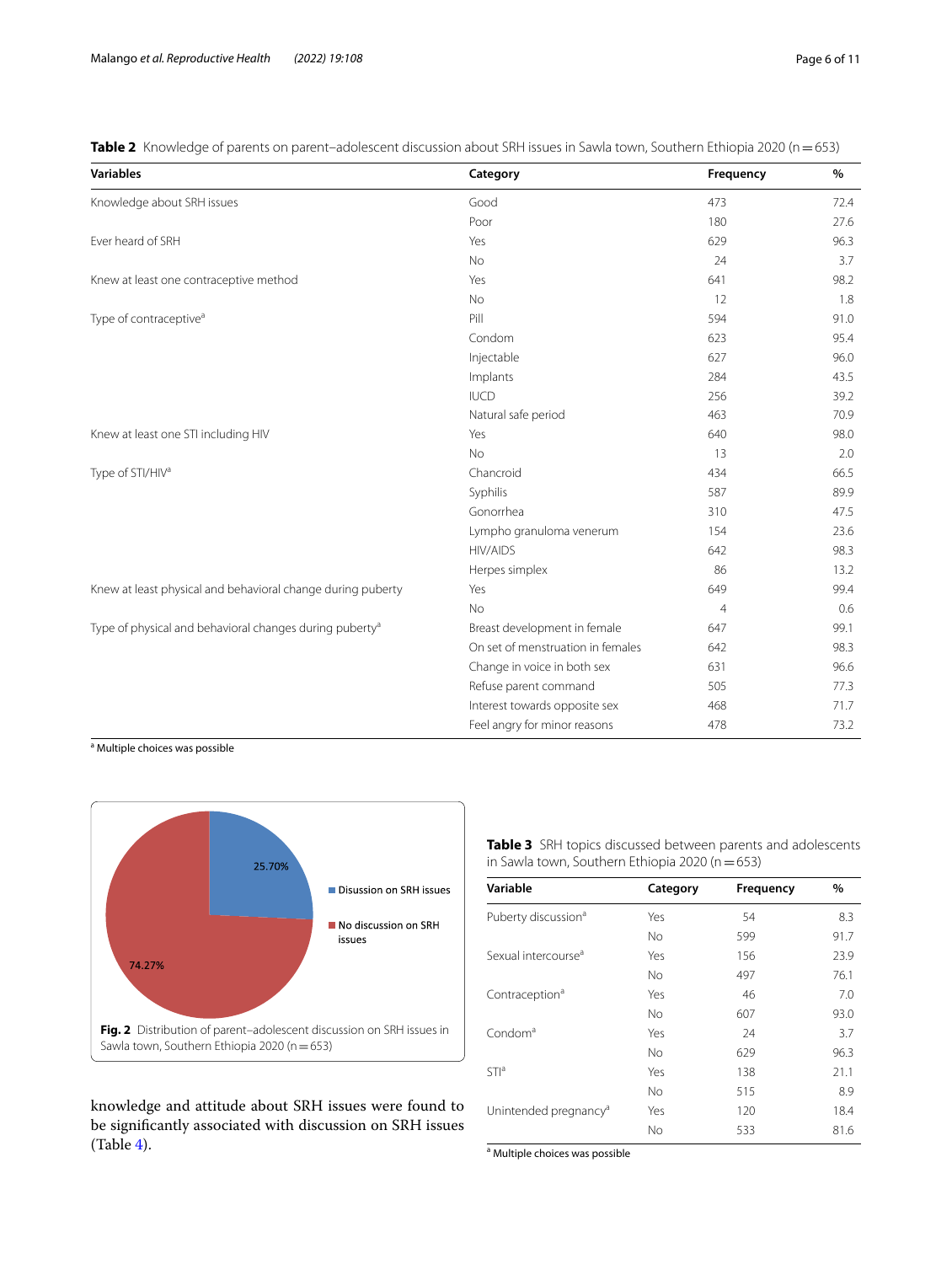| <b>Variables</b>    | Category                | Parent-adolescent SRH discussion |            | Crude odds ratio (COR) | p-value |
|---------------------|-------------------------|----------------------------------|------------|------------------------|---------|
|                     |                         | Yes $(\% )$                      | No (%)     | (95%CI)                |         |
| Religion            | Christian               | 137 (26.3)                       | 384 (73.7) | $\mathbf{1}$           |         |
|                     | Muslim                  | 31(23.5)                         | 101 (76.5) | 0.88(0.56, 1.38)       | 0.059   |
| Marital status      | Married                 | 152 (26.2)                       | 429 (73.8) |                        |         |
|                     | Divorced                | 6(13.6)                          | 38 (86.4)  | 0.39(0.19, 0.78)       | 0.001   |
|                     | Single                  | 2(20.0)                          | 8(80.0)    | 0.49(0.24, 0.99)       | 0.002   |
|                     | Widowed                 | 8(44.4)                          | 10(55.6)   | 1(0.38, 1.62)          |         |
| Educational level   | No formal education     | 7(4.6)                           | 146 (95.4) |                        |         |
|                     | Primary school          | 12(12.1)                         | 87 (87.9)  | 3.26 (1.24, 8.53)      | 0.002   |
|                     | Secondary school        | 51 (39.5)                        | 78 (60.5)  | 11.373 (5.00, 25.86)   | < 0.001 |
|                     | Diploma and above       | 98 (36.0)                        | 174 (64.0) | 29 (17.25, 52.96)      | 0.043   |
| Occupation          | Daily laborer           | 5(4.2)                           | 114 (95.8) |                        |         |
|                     | Civil servant           | 76 (33.5)                        | 151 (66.5) | 22.30 (8.50, 58.40)    | 0.001   |
|                     | Private sector employee | 56 (51.9)                        | 52 (48.1)  | 5.16 (2.00, 13.33)     | < 0.001 |
|                     | Merchant                | 31 (15.6)                        | 168 (84.4) | 3.74 (1.40, 9.97)      | 0.002   |
| Monthly income      | < 1000                  | 6(24.0)                          | 19 (76.0)  |                        |         |
|                     | 1000-2000               | 44 (30.3)                        | 101 (69.7) | 2.07 (1.16, 3.69)      | 0.023   |
|                     | >2000                   | 118 (24.4)                       | 365 (75.6) | 7.35 (4.29, 12.62)     | 0.003   |
| Knowledge about SRH | Poor                    | 20(11.1)                         | 160 (88.9) |                        |         |
|                     | Good                    | 148 (31.3)                       | 325 (68.7) | 3.64 (2.20, 6.03)      | 0.002   |
| Attitude about SRH  | Negative                | 6(8.5)                           | 65(91.5)   |                        |         |
|                     | Positive                | 162 (27.8)                       | 420 (72.2) | 4.18 (1.78, 9.83)      | 0.015   |

<span id="page-6-0"></span>

|  |  |  |  |  | Table 4 Bivariate analysis of parent to adolescent discussion on SRH issues in Sawla town, Southern Ethiopia, 2020 |  |
|--|--|--|--|--|--------------------------------------------------------------------------------------------------------------------|--|
|--|--|--|--|--|--------------------------------------------------------------------------------------------------------------------|--|

Multiple logistic regression model revealed that parents who have attended primary education were three times more likely to discuss SRH issues compared to those with no formal education (AOR 3, 95% CI: 1.10, 7.70). Parents who have attended secondary education were nine times more likely to discuss SRH issues compared to those with no formal education (AOR 9, 95% CI: 3.87, 20.64). The odds of discussion on SRH issues among adolescents and their parents was 22.3 times more likely among parents who attended higher education (diploma and above) (AOR 22.33, 95% CI: 9.49, 32.56).

Parents who reported a monthly income of above 2000 Ethiopian Birr were 2.4 times more likely to discuss SRH issues with their adolescents (AOR 2.40, 95% CI:1.30, 4.55) compared to parents with a monthly income less than 1000 Birr.

Parents who had good SRH knowledge were two-fold more likely to discuss SRH issues with their adolescents (AOR 2, 95% CI: 1.14, 3.50) than their counterparts. The odds of discussing SRH issues with their adolescents were 4 times higher among parents who had positive attitude than their counterparts (AOR 4, 95% CI: 1.57, 10) (Table [5\)](#page-7-0).

## **Discussion**

This study was conducted to assess parent to adolescent discussion about SRH issues from parents' perspective including knowledge, reasons and associated factors.

In this study 25.7% (95% CI: 22.48%, 29.19%) parents reported that they had discussion on two or more topics in the last 6 months prior to the study about SRH issues with their adolescent children. This finding is similar to fndings from other diferent regions of Ethiopia like Awabel Woreda in East Gojjam/Western Ethiopia (25.3%), Harar (28.7%) and Benishangul Gumuuz (28.9%). Similar fndings were reported from China [\[27](#page-9-23)] which showed that the discussion rarely occurs despite accepting its importance. The results of this study are relatively higher than studies from Zeway, Ethiopia (20%) [\[28](#page-9-24)] and Lesotho  $(20%)$   $[29]$  $[29]$ . This difference could have been due to the time gap as improvement in accessing SRH information may have occurred. This result is also lower than the findings in Mekele  $(57.6%)$  and Alamata  $(68.2%)$ . The diference might be due to diference in measurement tools as study in Mekele considered discussion on one topic enough as compared to this study where at least two topics were used as cutof. Similarly, diferent results from the study in Alamata may be due to the fact that,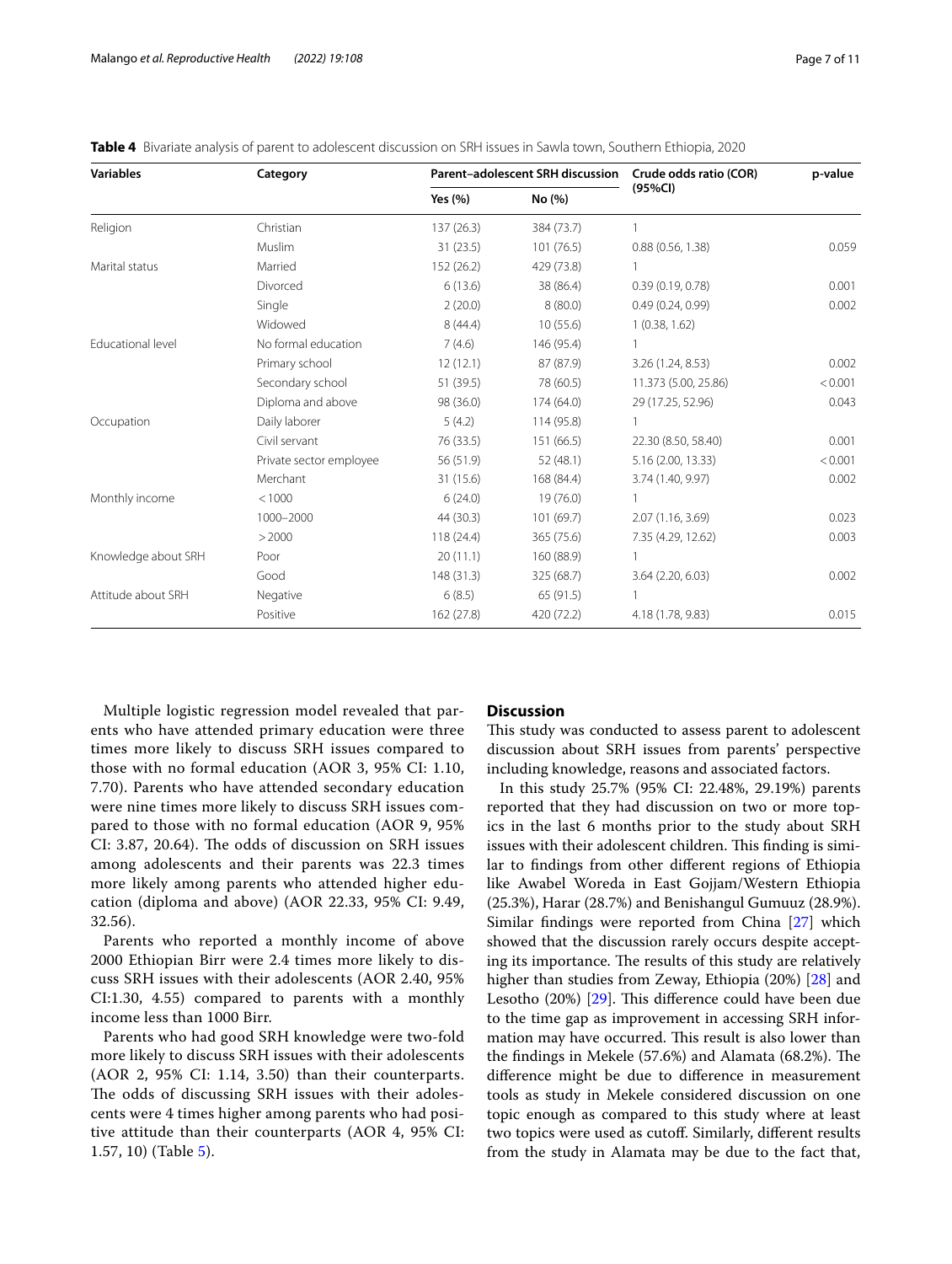<span id="page-7-0"></span>**Table 5** Multi-variable analysis of factors related with parent to adolescent discussion on SRH issues in Sawla town, Southern Ethiopia, 2020

| <b>Variables</b>    | Category            | <b>Parent-adolescent SRH</b><br>discussion |            | <b>COR</b><br>(95%CI) | <b>AOR</b><br>(95%CI) | p-value |
|---------------------|---------------------|--------------------------------------------|------------|-----------------------|-----------------------|---------|
|                     |                     | Yes $(\% )$                                | No (%)     |                       |                       |         |
| Educational level   | No formal education | 7(4.6)                                     | 146 (95.4) |                       |                       |         |
|                     | Primary school      | 12(12.1)                                   | 87 (87.9)  | 3.26 (1.24, 8.53)     | 3(1.10, 7.70)         | 0.001   |
|                     | Secondary school    | 51 (39.5)                                  | 78 (60.5)  | 11.373 (5, 25.86)     | 9(3.87, 20.64)        | 0.003   |
|                     | Diploma and above   | 98 (36.0)                                  | 174 (64.0) | 29 (17.25, 52.96)     | 22.33 (9.49, 32.56)   | 0.002   |
| Monthly income      | < 1000              | 6(24.0)                                    | 19 (76.0)  |                       |                       |         |
|                     | 1000-2000           | 44 (30.3)                                  | 101 (69.7) | 2.07 (1.16, 3.69)     | 1.3(0.70, 2.50)       |         |
|                     | >2000               | 118(24.4)                                  | 365 (75.6) | 7.35 (4.29, 12.62)    | 2.4 (1.30, 4.55)      | 0.001   |
| Knowledge about SRH | Poor                | 20(11.1)                                   | 160 (88.9) |                       |                       |         |
|                     | Good                | 148 (31.3)                                 | 325 (68.7) | 3.64 (2.20, 6.03)     | 2(1.14, 3.50)         | < 0.001 |
| Attitude about SRH  | Negative            | 6(8.5)                                     | 65(91.5)   |                       |                       |         |
|                     | Positive            | 162 (27.8)                                 | 420 (72.2) | 4.18 (1.78, 9.83)     | 4(1.57, 10)           | 0.001   |

they considered discussions between sisters, brothers and health personals as parental discussion [[13](#page-9-10), [30\]](#page-10-1). When compared to results from studies in other continents the results were much lower. For example Mexico reported 83.1% parents have spoken to their children about SRH issues [[11](#page-9-8)]. A study from New York, Alabama reported about the proportion to be  $70.6\%$  [[9\]](#page-9-25). This might be due to diference in educational level of parents, knowledge, skill of communication and accessing sexual and reproductive health information which is better in Mexico and New York, Alabama compared to Ethiopia.

In this study discussion about puberty was 8.3%, which is similar to previous study done in Ziway (10.6%) [\[28](#page-9-24)]. However, this result was much lower than in the result reported from Yirgalem, southern Ethiopia (39.7%). This diference may be a result of diference in measuring tool as they considered one topic enough to constitute parental discussion. In addition time period was not restricted, which may have resulted in increased proportion [\[31](#page-10-2)]. The discussion about sexual intercourse (23.9%) was similar to study done in Debremarkos (27.6%) but much lower than the studies done in Yirgalem (33.5%), Bullen woreda of Benishangul Gumuuz (42.2%) and Harar (50.02%). This may be due to different in measurement criteria. In Bullen, discussion with teachers, friends, sisters and brothers was considered as being part of having parental discussion [[21](#page-9-17), [23,](#page-9-19) [31](#page-10-2), [32\]](#page-10-3).

Only 7% participants in this study reported discussion on contraception. This is lower than reported by other studies done in diferent parts of Ethiopia, including in Debremarkos (25.9%), Harar (26.39%), Yirgalem (36.1%) and Bullen woreda of Benishangul Gumuuz (41.3%). The diference may similar to as reported above, being diference in measurement criteria [[21](#page-9-17), [23,](#page-9-19) [31,](#page-10-2) [32\]](#page-10-3). Only 3.7% of the participants from this study discussed condom use and the result is far lower than other studies done in Ethiopia [[21,](#page-9-17) [31,](#page-10-2) [32](#page-10-3)].

One ffth (21.1%) participants of this study discussed about STI and HIV/AIDS. This is lower than the study in Bullen woreda of Benishangul Gumuuz, Ethiopia  $(78.6%)$ . This may be due to difference in study population and that they considered discussions between teachers, friends, sisters and brothers as parental discussion [[32\]](#page-10-3). Eighteen percent of the respondents discussed about unintended pregnancy which is similar to the study from Ziway (20.7%) but much lower than other studies in Debremarkos (28.5%), Yirgalem (36.1%), Harar (42.59%) and in Bullen Benishangul Gumuuz (54.1%) This may be due to diference in measurement tools and study population [[21,](#page-9-17) [23,](#page-9-19) [28](#page-9-24), [31,](#page-10-2) [32](#page-10-3)].

Parents also indicated various reasons why they do not discuss sexual and reproductive health issues with their adolescents. Among the major reasons, cultural norms (54.2%) was mentioned which is in line with the study done in Ziway (54%) but greater than other studies done in Yirgalem, Harar and Bullen woreda of Benishangul Gumuuz  $[21, 23, 28, 31, 32]$  $[21, 23, 28, 31, 32]$  $[21, 23, 28, 31, 32]$  $[21, 23, 28, 31, 32]$  $[21, 23, 28, 31, 32]$  $[21, 23, 28, 31, 32]$  $[21, 23, 28, 31, 32]$  $[21, 23, 28, 31, 32]$  $[21, 23, 28, 31, 32]$  $[21, 23, 28, 31, 32]$ . This shows existence of extensive cultural taboos throughout the country. Fear of discussion (41.5%) was also mentioned as one of the major reasons this is in line with many other researches  $[18, 23, 31, 33]$  $[18, 23, 31, 33]$  $[18, 23, 31, 33]$  $[18, 23, 31, 33]$  $[18, 23, 31, 33]$  $[18, 23, 31, 33]$  $[18, 23, 31, 33]$  $[18, 23, 31, 33]$  $[18, 23, 31, 33]$ . This may be due to the taboo nature of discussion about SRH issues in many Ethiopian settings.

Thirty-six percent of the respondents do not discuss due to lack of communication skills. This result is consistent with many studies done in diferent parts of Ethiopia and from abroad [\[18,](#page-9-14) [23](#page-9-19), [31](#page-10-2), [33](#page-10-4), [34](#page-10-5)] indicating a gap in communication skills among parents. Belief that discussion would initiate sex (34%) was also mentioned as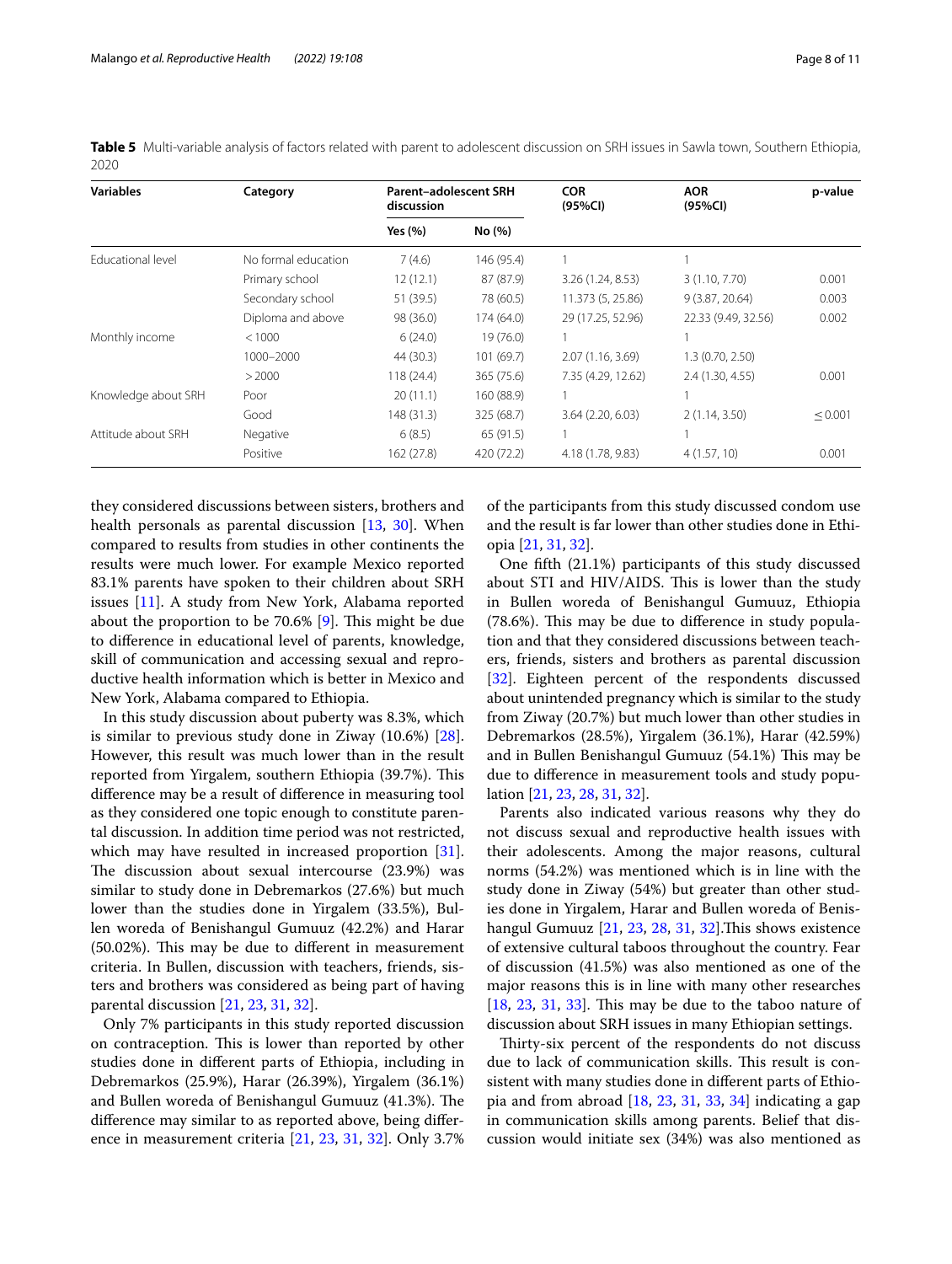a reason, which is similar to the study done in Debremarkos (33.1%) and Harar (33.8%) where parents perceive that discussing sexual matters with their adolescents might encourage the children to engage in premarital sex [[21,](#page-9-17) [23\]](#page-9-19). Some of the participants also mentioned lack of knowledge (20.8%) as a reason for no discussion. This result is similar to the study done in Wollega and Benishangul Gumuuz  $[32, 33]$  $[32, 33]$  $[32, 33]$  $[32, 33]$  $[32, 33]$ . This may be due to parents' perspective that the adolescents know more than them.

Majority of the participants had good knowledge about SRH issues (72.4%) (95% CI: 68.91%, 75.76%). This is greater than the studies done in diferent parts of Ethiopia like, Harar (67.38%) and Debremarkos (57.3%). This diference may be due to time gap between the studies which may have resulted in improvements in available resources [\[21,](#page-9-17) [23](#page-9-19)].

The result of multiple logistic regression models revealed that parents who had no formal education were less likely to discuss about SRH issues when compared to those parents who had primary education (AOR 3, 95% CI: 1.1, 7.7), secondary education (AOR 9, 95% CI: 3.87, 20.64) and diploma and above (AOR 22.33, 95% CI: 9.49, 32.56). This result is consistent with different previous studies  $[23, 33-36]$  $[23, 33-36]$  $[23, 33-36]$  $[23, 33-36]$ . This may be due to educated parents have better information about SRH issues and communication skills, so that they are more likely to discuss than those with no formal education. Knowledge leads to the development of desirable attitude and builds confdence in parents to shoulder the matter.

Parents who reported a monthly income of above 2000 Ethiopian Birr were 2.4 times more likely to discuss SRH issues with their adolescents (AOR 2.4, 95% CI:1.3, 4.55) compared to parents with a monthly income of less than 1000 Birr. This is similar to the study done in Harar [\[23](#page-9-19)]. Parents who had good SRH knowledge had a two fold increase in the odds of discussing SRH issues with their adolescents (AOR 2, 95% CI: 1.14, 3.5) than their counterparts. This result was consistent with previous findings  $[23, 33, 34, 36]$  $[23, 33, 34, 36]$  $[23, 33, 34, 36]$  $[23, 33, 34, 36]$  $[23, 33, 34, 36]$  $[23, 33, 34, 36]$  $[23, 33, 34, 36]$  $[23, 33, 34, 36]$ . This may be due to respondents who had good knowledge were eager to discuss and their knowledge may initiate discussion and they may have interest to share their knowledge. The odds of discussion on SRH issues were 4 times higher among parents who had positive attitude than their counterparts (AOR 4, 95% CI: 1.57, 10).Tis result was also consistent with previous findings  $[23, 33, 34, 36]$  $[23, 33, 34, 36]$  $[23, 33, 34, 36]$  $[23, 33, 34, 36]$  $[23, 33, 34, 36]$  $[23, 33, 34, 36]$ . This may be due to their perceived importance of discussion for their adolescents.

#### **Strengths and limitations of the study**

This study is community based and conducted from parents' perspective unlike many researches done from adolescent perspective. However, the study was based on self-reporting and responses might be afected by social desirability bias because of the sensitive nature and cultural barriers for reporting. Since the study design was cross sectional, cause and efect relationship could not be established. The presumption that discussion is positive, when in reality, some discussions can be quite negative and harmful is limitation of the study. Another limitation is that only adults were interviewed. It would have been interesting to get the adolescents' perspective and see if it aligned with the parents.

#### **Research policies and implications**

As a primary socializing agent, and as live model, parents are very important in shaping the current and the future lives of their adolescents. Indeed, this study provides important programmatic implications for amending policies and programs which address cultural and social factors that infuence parental discussion about SRH issues.

## **Conclusions and recommendations**

Diferent evidences suggest that parent to adolescent discussion on reproductive health issues is the basis for safe and healthy transition to adulthood. However, in this study even if parents had good knowledge and positive attitude, the proportion of discussion about sexual and reproductive health is low. This is bounded by different cultural taboos, fear of discussion and lacks of communication skill and belief that talking about sex will initiates sex. Parents who attended primary education had better chance of discussing on SRH issues with adolescents. Those with higher monthly income had discussed on SRH with adolescents. Similarly, those with good knowledge and positive attitude also had discussed about SRH with their adolescents than their counterparts. We recommend provision of continuous capacity building on SRH issues for parents to increase the level of parental knowledge and attitude about SRH issues and sustainable advocacy should be provided about the importance of parent to adolescent discussion. Moreover, it is important to support and scale up the adult learning program to decrease the level of illiteracy. In the next AYRH Strategy update education for parents on SRH issues and skills development for empowering them to have SRH discussions with their adolescents. Another recommendation would be to engage health providers with the tools and job aids to help them discuss the importance of parent– adolescent communication on SRH issues, and including activities around this topic in donor-funded AYRH projects in Ethiopia. Finally, research is needed to fully understand the issues relevant to social meanings and beliefs that were major reason for low discussion between parent and adolescent.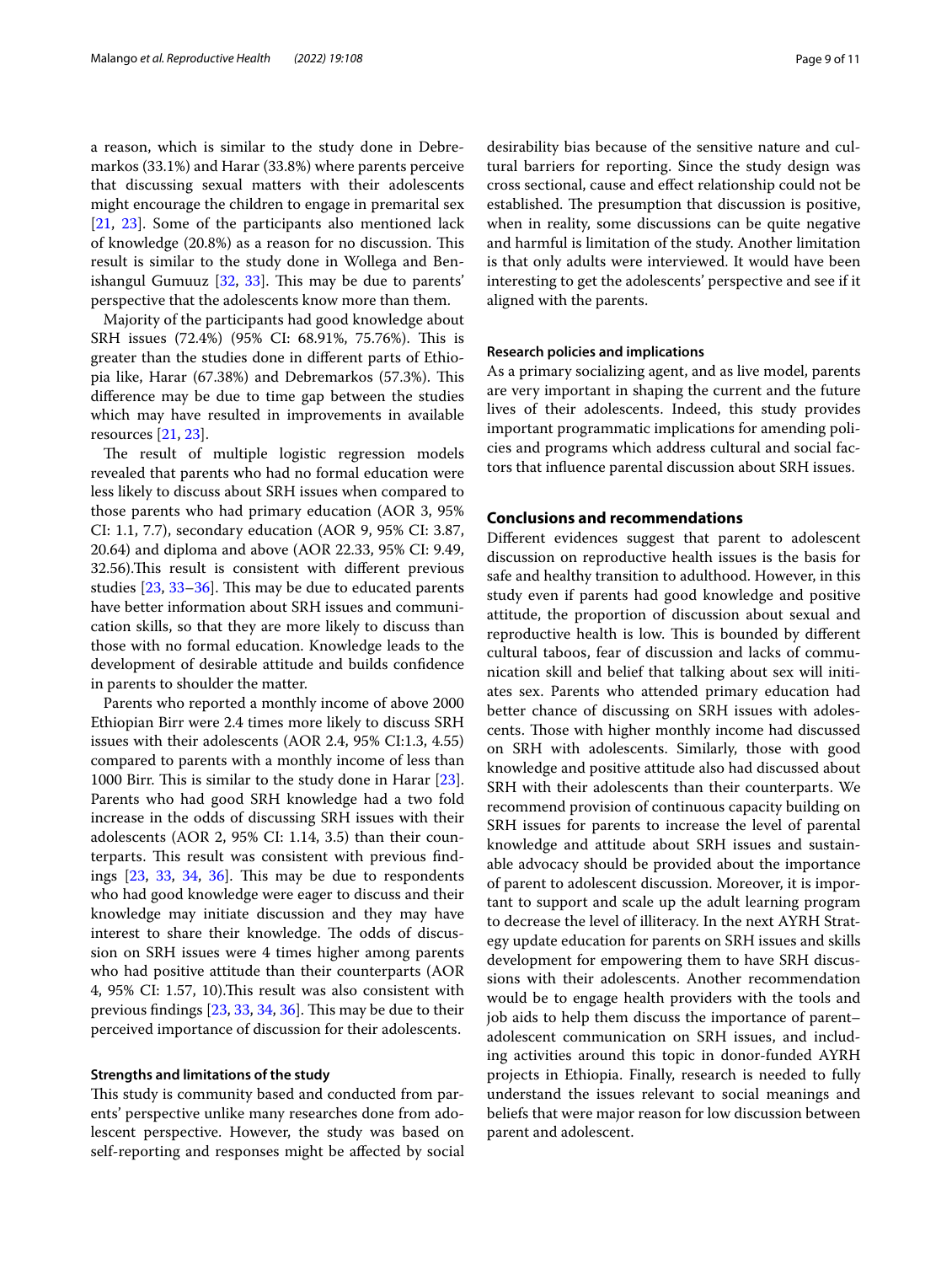## **Abbreviations**

AIDS: Acquired immune defciency syndrome; AOR: Adjusted odds ratio; CI: Confdence interval; COR: Crude odds ratio; EDHS: Ethiopian Demographic and Health Survey; HIV: Human immune virus; HH: House holds; IUCD: Intra uterine contraceptive device; KMs: Kilometers; SD: Standard deviation; RH: Reproductive health; SPSS: Statistical Package for Social Science; SRH: Sexual and Reproductive Health; STD: Sexually transmitted disease; STI: Sexually transmitted infection; UNFPA: United Nation Population Fund; WHO: World Health Organization.

#### **Acknowledgements**

We would like to thank Hawassa University College of Medicine and Health Sciences for providing us the opportunity to carry out this study. Our gratitude also goes to Sawla town health office, study participants, supervisors and data collectors for their cooperation during the entire process of data collection.

## **Author contributions**

NT conceived the research idea, conducted the data collection, data analysis and data interpretation, and wrote and reviewed the paper. NA and TY approved the proposal, participated in data analysis and revised subsequent draft of the paper. All authors read and approved the fnal paper.

#### **Funding**

Not applicable.

#### **Availability of data and materials**

The datasets during the current study are available from the corresponding author on reasonable request.

#### **Declarations**

#### **Ethical approval and consent to participate**

Ethical clearance was obtained from Institutional Review Board (IRB) of Hawassa University College of Medicine and Health Sciences and the official letter was obtained from Sawla Town health office. Written informed consent was obtained from each participant after explaining the nature, purpose and procedure of the study. A thumbprint or signature was obtained on the consent form.

#### **Consent for publication**

Not applicable.

#### **Competing interests**

The authors declare that they have no competing interests.

#### **Author details**

<sup>1</sup>Gofa Zone, Sawla Town Health Office, Sawla, Ethiopia. <sup>2</sup> Department of Public Health, College of Medicine and Health Sciences, Wachemo University, Hossana, Ethiopia. <sup>3</sup> School of Public Health, College of Medicine and Health Sciences, Hawassa University, Hawassa, Ethiopia.

## Received: 30 November 2021 Accepted: 11 April 2022 Published online: 02 May 2022

#### **References**

- <span id="page-9-0"></span>1. UNFPA. Adolescent Sexual and Reproductive Health for Humanitarian Settings. 2009:5–6.
- <span id="page-9-1"></span>2. WHO. Adolescent health and development program manual of operations. 2017;(20–1).
- <span id="page-9-2"></span>3. McIntosh CA, Finkle JL. The Cairo conference on population and development: a new paradigm? Popul Develop Rev. 1995;21(2):223–60. [https://](https://doi.org/10.2307/2137493) [doi.org/10.2307/2137493](https://doi.org/10.2307/2137493). Accessed 22 Feb 2020.
- <span id="page-9-3"></span>4. United Nations. Resource pack-sexual and reproductive health. action for the rights of children. Cairo. 1994. [https://www.unhcr.org/3bb822174.pdf.](https://www.unhcr.org/3bb822174.pdf) Accessed Feb 2020.
- <span id="page-9-4"></span>5. Kumi-Kyereme A, Awusabo-Asare K, Tanle A, Biddlecom A. Infuence of social connectedness, communication and monitoring on adolescent sexual activity in Ghana. Afr J Reprod Health. 2017;11(3):133–47.
- <span id="page-9-5"></span>6. DE Grant LM. Adolescent sexuality. Pediatr Clin N Am Boston Univ. 2011;35(6):1271–89.
- <span id="page-9-6"></span>7. McGee M. Talking with kids openly and honestly about sexuality. This is Google's cache of [http://www.advocatesforyouth.org/sexeducation.htm.](http://www.advocatesforyouth.org/sexeducation.htm) Appeared on 22 Sept 2011.
- <span id="page-9-7"></span>8. Jejeebhoy SJ, Zavier AJ, Santhya KG, Singh SK, Acharya R, Gogoi A, Nathani V. Promoting parent-child interaction and communication for healthy development of adolescents: Lessons from a pilot project in rural Bihar. 2014. [https://knowledgecommons.popcouncil.org/departments\\_](https://knowledgecommons.popcouncil.org/departments_sbsr-pgy/710/) [sbsr-pgy/710/.](https://knowledgecommons.popcouncil.org/departments_sbsr-pgy/710/) Accessed 19 Jan 2020.
- <span id="page-9-25"></span>9. Miller KS, Levin ML, Whitaker DJ, Xu X. Patterns of condom use among adolescents: the impact of mother-adolescent communication. Am J Pub Health. 1998;88(10):1542–4.
- 10. Nu YZK, et al. Do parents and adolescents talk about reproductive health? Myanmar adolescents perspective. South East Asia J Public Health. 2011;5:5–40.
- <span id="page-9-8"></span>11. Robin L, Dittus P, Whitaker D, Crosby R, Ethier K, Mezoff J, Miller K, Pappas-Deluca K. Behavioral interventions to reduce incidence of HIV, STD, and pregnancy among adolescents: a decade in review. J Adolesc Health. 2004;34(1):3–26.
- <span id="page-9-9"></span>12. Briggs LA. Parents' viewpoint on reproductive health and contraceptive practice among sexually active adolescents in the Port Harcourt local government area of Rivers State, Nigeria. J Adv Nurs. 1998;27(2):261–6.
- <span id="page-9-10"></span>13. Nurilign Abebea GM. Assessment of parent adolescent communication on sexual and reproductive health issues and associated factors in Alamata high school, northern Ethiopia. Int J Sci Basic Appl Res (IJSBAR). 2013;7(1):83–92.
- <span id="page-9-11"></span>14. WHO. The sexual and reproductive health of young adolescents in developing countries: reviewing the evidence, identifying research gaps, and moving the agenda: report of a WHO technical consultation, Geneva, 4–5 November 2010: Geneva: World Health Organization2011.
- <span id="page-9-12"></span>15 Patton GC, Viner R. Pubertal transitions in health. Lancet. 2017;369:1130–9.
- <span id="page-9-13"></span>16. Wang BS, Lynette D, Xiaoming L, Veronica Koci SL. The impact of parent involvement in an efective adolescent risk reduction intervention on sexual risk communication and adolescent outcomes. AIDS Educ Prevent. 2014;26(6):500–20.
- 17. Dadi AFTF. Risky sexual behavior and associated factors among grade 9–12 students in Humera secondary school, western zone of Tigray. NW Ethiopia. 2014;2(5):410–6.
- <span id="page-9-14"></span>18. Sagaro MFSLG, Meskele M. Factors associated with adolescent–parent communication regarding reproductive health issues, among high school and preparatory students in Boditi town, Southern Ethiopia : a cross-sectional study. Patient Intell. 2016;8:57–70.
- <span id="page-9-15"></span>19. Federal Demcratic Repulic of Ethiopia MOH. National Adolescent and Youth Reproductive Health Strategy (2016-2020). MOH. Addis Ababa. Oct. 2016.
- <span id="page-9-16"></span>20. EDHS. Ethiopia Demographic and Health Survey. WEB PAGE. [DATA SHEET]. 2019(2019):13–4.
- <span id="page-9-17"></span>21. KasiyeShiferaw FAG. Assessment of adolescents' communication on sexual and reproductive health matters with parents and associated factors among secondary and preparatory schools ' students in Debremarkos. Reprod Health. 2014;11(2):1–10.
- <span id="page-9-18"></span>22 Motuma AST, Egata G, Kenay A. Utilization of youth friendly services and associated factors among youth in Harar town, east Ethiopia: a mixed method study. BMC Health Serv Res. 2016;16:1–10.
- <span id="page-9-19"></span>23 Yadeta TABH, Tura AK. Factors afecting parent–adolescent discussion on reproductive health issues in Harar, Eastern Ethiopia: a cross-sectional study. Environ Public Health. 2014;2014:3–5.
- <span id="page-9-20"></span>24. Zewdu S. Assessment of adolescent parent communication concerning sexual and reproductive health issues among Ayer Tena preparatory School students. AAU Inst Repository. 2011. [http://etd.aau.edu.et/handle/](http://etd.aau.edu.et/handle/123456789/2523) [123456789/2523.](http://etd.aau.edu.et/handle/123456789/2523)
- <span id="page-9-21"></span>25. EpiData <http://www.epidata.dk/funding.htm>.
- <span id="page-9-22"></span>26. SPSS 21:00 for windows. [www.SPSS.com](http://www.SPSS.com).
- <span id="page-9-23"></span>27. Wang XL. Sexual attitudes, pattern of communication, and sexual behavior among unmarried out-of-school youth in China. BMC Public Health. 2007;7(189):3–10.
- <span id="page-9-24"></span>28. Taffa N. Do parent and young people communicated on sexual matters? The situation of family life education in Ziway town of Ethiopia. Ethiopian J Health Dev. 2014;13(3):205–6.